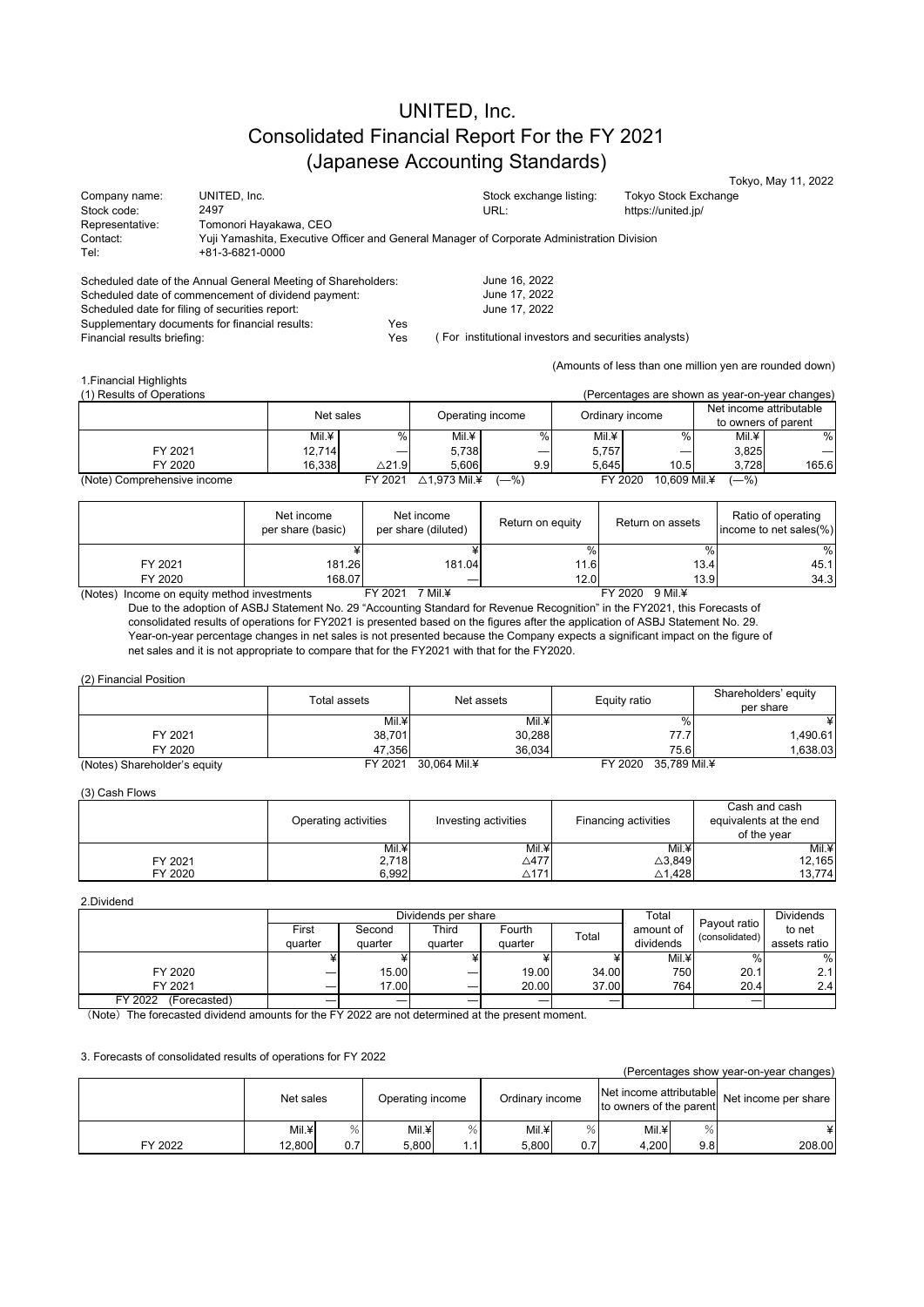### \* Notes

(1) Significant changes in scope of consolidation

(Changes in scope of consolidation of specified subsidiaries) : No

(2) Changes in accounting policies and changes or restatement of accounting estimates

| $^{\circ}$ | Changes in accounting policies caused by |   |     |
|------------|------------------------------------------|---|-----|
|            | revision of accounting standards         |   | Yes |
| $^{\circ}$ | Changes in accounting policies other     |   |     |
|            | than $\circledcirc$                      |   | No. |
| ⊚          | Changes in accounting estimates          | ÷ | No. |
| 4          | Restatement                              |   | No. |
|            |                                          |   |     |

(3) Number of shares issued (common stock)

- ① Number of shares issued at end of the year (including treasury stock) ② Number of shares issued at end of the year at end of the year
- ③ Number of average shares outstanding during twelve-month period

| FY 2021 | 20,756,345 shares | FY 2020 | 23,671,845 shares |
|---------|-------------------|---------|-------------------|
| FY 2021 | 587,199 shares    | FY 2020 | 1,823,066 shares  |
| FY 2021 | 21,106,093 shares | FY 2020 | 22,181,652 shares |

(For Reference) Financial Highlights (Non-Consolidated)

| (1) Non-Consolidated Results of Operations |           |                  |       |                  |                 |                  | (Percentages are shown as year-on-year changes) |            |
|--------------------------------------------|-----------|------------------|-------|------------------|-----------------|------------------|-------------------------------------------------|------------|
|                                            | Net sales |                  |       | Operating income | Ordinary income |                  |                                                 | Net income |
|                                            | Mil.¥     | $\%$             | Mil.¥ | $\%$             | Mil.¥           |                  | Mil.¥                                           | %          |
| FY 2021                                    | 6.575     | $\triangle$ 40.2 | 4.949 | $\triangle$ 6.2  | 4.959           | $\triangle$ 6.2  | 3.540                                           | 19.6       |
| FY 2020                                    | 11.004    | $\triangle$ 26.6 | 5.275 | $\triangle$ 16.6 | 5.286           | $\triangle$ 16.3 | 2,959                                           |            |

|         | Net income        | Net income          |
|---------|-------------------|---------------------|
|         | per share (basic) | per share (diluted) |
|         |                   |                     |
| FY 2021 | 167.75            | 167.55              |
| FY 2020 | 133.41            |                     |

(2) Non-Consolidated Financial Position

|                              | Total assets | Net assets   | Equity ratio | Shareholders' equity<br>per share |
|------------------------------|--------------|--------------|--------------|-----------------------------------|
|                              | Mil.¥        | Mil.¥        |              |                                   |
| FY 2021                      | 36,315       | 29,651       | 81.0         | 1.459.02                          |
| FY 2020                      | 45.291       | 35.655       | 78.21        | .620.65                           |
| (Notes) Shareholder's equity | FY 2021      | 29.427 Mil.¥ | FY 2020      | 35.409 Mil.¥                      |

\* This consolidated financial report is not subject to audit procedures by certified public accountants or an auditing firm.

\* Note to forecasts on the consolidated results of operations and other items

Descriptions regarding the future are estimated based on the information that the Company is able to obtain at the present point in time and assumptions which are deemed to be reasonable. However, actual results may be different due to various factors.

The video of the financial results briefing for the FY2021 will be delivered to institutional investors and analysts via the Company's website. The materials used in this video will be posted on the website.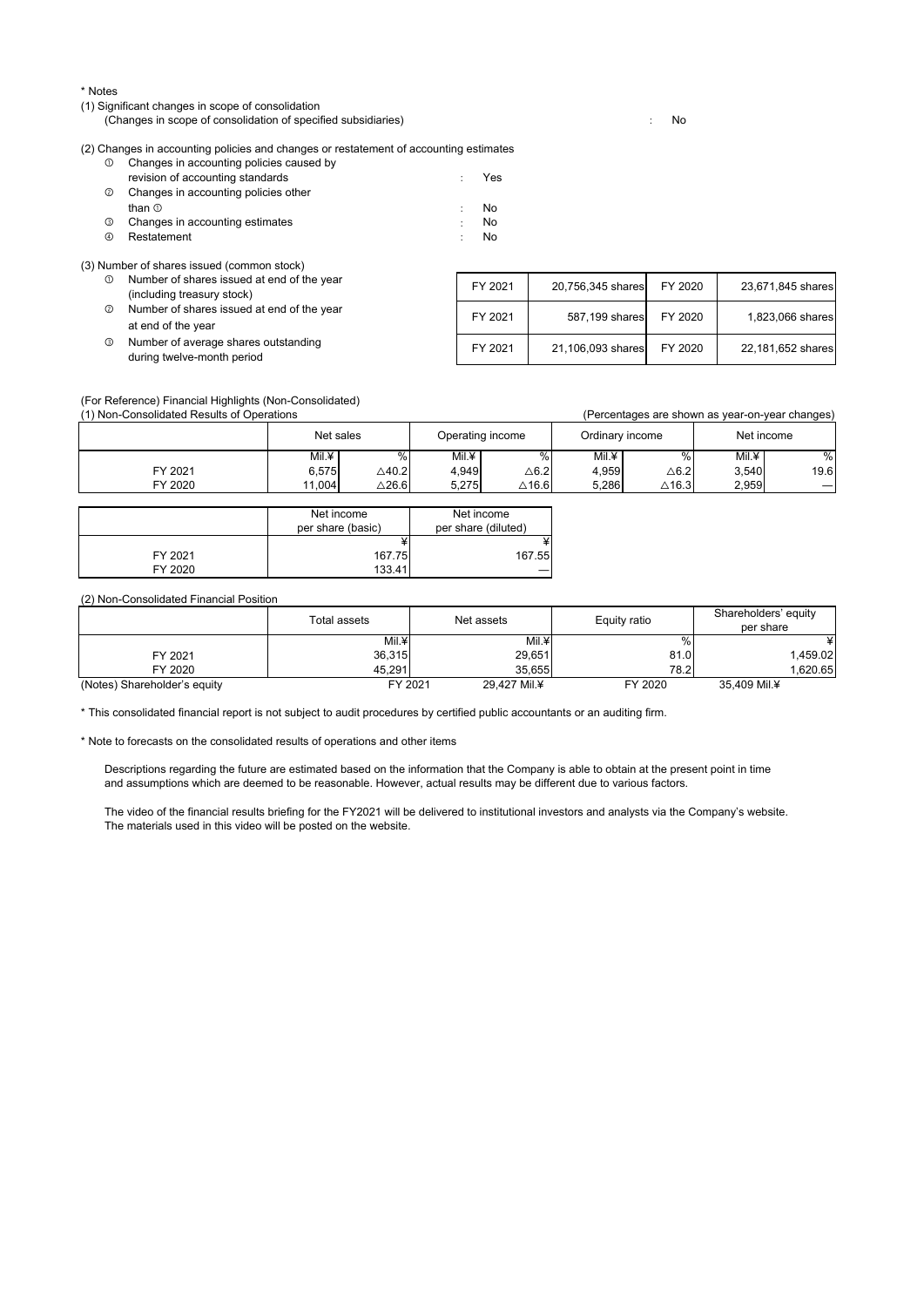# UNITED Consolidated Financial Statements

(1) UNITED Consolidated Balance Sheet

|                                       |                        | (Unit: Thousands of Yen) |
|---------------------------------------|------------------------|--------------------------|
|                                       | FY 2020                | FY 2021                  |
| Items of an account                   | (As of March 31, 2021) | (As of March 31, 2022)   |
|                                       | Amount                 | Amount                   |
| Assets                                |                        |                          |
| <b>Current assets</b>                 |                        |                          |
|                                       |                        |                          |
| Cash and deposits                     | 13,774,158             | 12,165,526               |
| Notes and accounts receivable - trade | 1,129,094              | 1,347,244                |
| Operational investment securities     | 30,953,854             | 18,789,981               |
| Inventories                           | 35,019                 | 69,727                   |
| <b>Derivatives</b>                    |                        | 1,471,624                |
| Other                                 | 228,738                | 340,835                  |
| Allowance for doubtful accounts       | $\triangle$ 5,193      | $\triangle$ 5,411        |
| Total current assets                  | 46,115,671             | 34,179,529               |
| Non-current assets                    |                        |                          |
| Property, plant and equipment         |                        |                          |
| <b>Buildings and structures</b>       | 343,659                | 343,659                  |
| Tools, furniture and fixtures         | 209,584                | 216,366                  |
| Accumulated depreciation              | $\triangle$ 225,997    | $\triangle$ 267,426      |
| Total property, plant and equipment   | 327,246                | 292,599                  |
| Intangible assets                     |                        |                          |
| Goodwill                              |                        | 327,664                  |
| Software                              | 228,421                | 233,587                  |
| Other                                 | 1,025                  | 1,025                    |
| Total intangible assets               | 229,447                | 562,278                  |
| Investments and other assets          |                        |                          |
| Investment securities                 | 146,000                | 203,699                  |
| Shares of subsidiaries and associates | 37,079                 | 19,035                   |
| Derivatives                           |                        | 3,088,403                |
| Deferred tax assets                   | 210,507                | 79,810                   |
| Leasehold and guarantee deposits      | 263,485                | 234,840                  |
| Other                                 |                        |                          |
| Total investments and other assets    | 26,662                 | 40,858                   |
|                                       | 683,735                | 3,666,648                |
| Total non-current assets              | 1,240,429              | 4,521,526                |
| Total assets                          | 47,356,100             | 38,701,056               |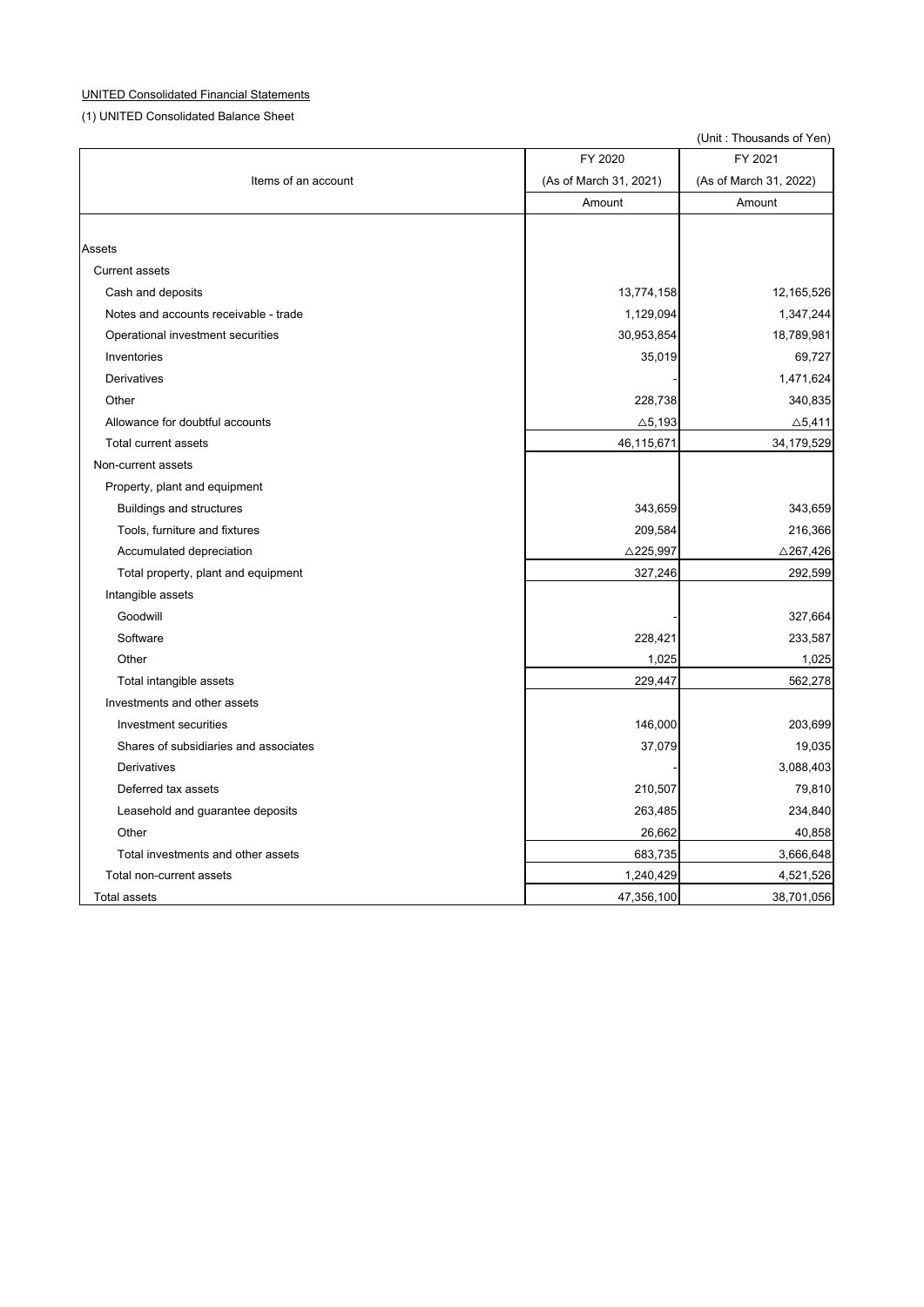|                                                       |                        | (UIIII. IIIUusanus UI I UII <sub>)</sub> |
|-------------------------------------------------------|------------------------|------------------------------------------|
|                                                       | FY 2020                | FY 2021                                  |
| Items of an account                                   | (As of March 31, 2021) | (As of March 31, 2022)                   |
|                                                       | Amount                 | Amount                                   |
| Liabilities                                           |                        |                                          |
| <b>Current liabilities</b>                            |                        |                                          |
| Accounts payable - trade                              | 609,706                | 879,338                                  |
| Short-term borrowings                                 | 100,000                | 100,000                                  |
| Current portion of long-term borrowings               | 71,040                 | 69,178                                   |
| Accounts payable - other                              | 341,110                | 235,291                                  |
| Income taxes payable                                  | 1,415,648              | 1,103,564                                |
| Other                                                 | 577,344                | 424,786                                  |
| <b>Total current liabilities</b>                      | 3,114,850              | 2,812,158                                |
| Non-current liabilities                               |                        |                                          |
| Long-term borrowings                                  | 107,300                | 75,766                                   |
| Deferred tax liabilities                              | 8,098,955              | 5,524,606                                |
| Total non-current liabilities                         | 8,206,255              | 5,600,372                                |
| <b>Total liabilities</b>                              | 11,321,106             | 8,412,531                                |
| Net assets                                            |                        |                                          |
| Shareholders' equity                                  |                        |                                          |
| Share capital                                         | 2,923,019              | 2,923,019                                |
| Capital surplus                                       | 2,332,513              | 379,270                                  |
| Retained earnings                                     | 14,607,662             | 14,979,955                               |
| Treasury shares                                       | $\triangle$ 2,638,347  | $\triangle$ 983,344                      |
| Total shareholders' equity                            | 17,224,847             | 17,298,901                               |
| Accumulated other comprehensive income                |                        |                                          |
| Valuation difference on available-for-sale securities | 18,571,825             | 9,601,720                                |
| Deferred gains or losses on hedges                    |                        | 3,163,747                                |
| Foreign currency translation adjustment               | $\triangle$ 7,634      |                                          |
| Total accumulated other comprehensive income          | 18,564,190             | 12,765,468                               |
| Share acquisition rights                              | 245,955                | 224,154                                  |
| Total net assets                                      | 36,034,994             | 30,288,524                               |
| Total liabilities and net assets                      | 47,356,100             | 38,701,056                               |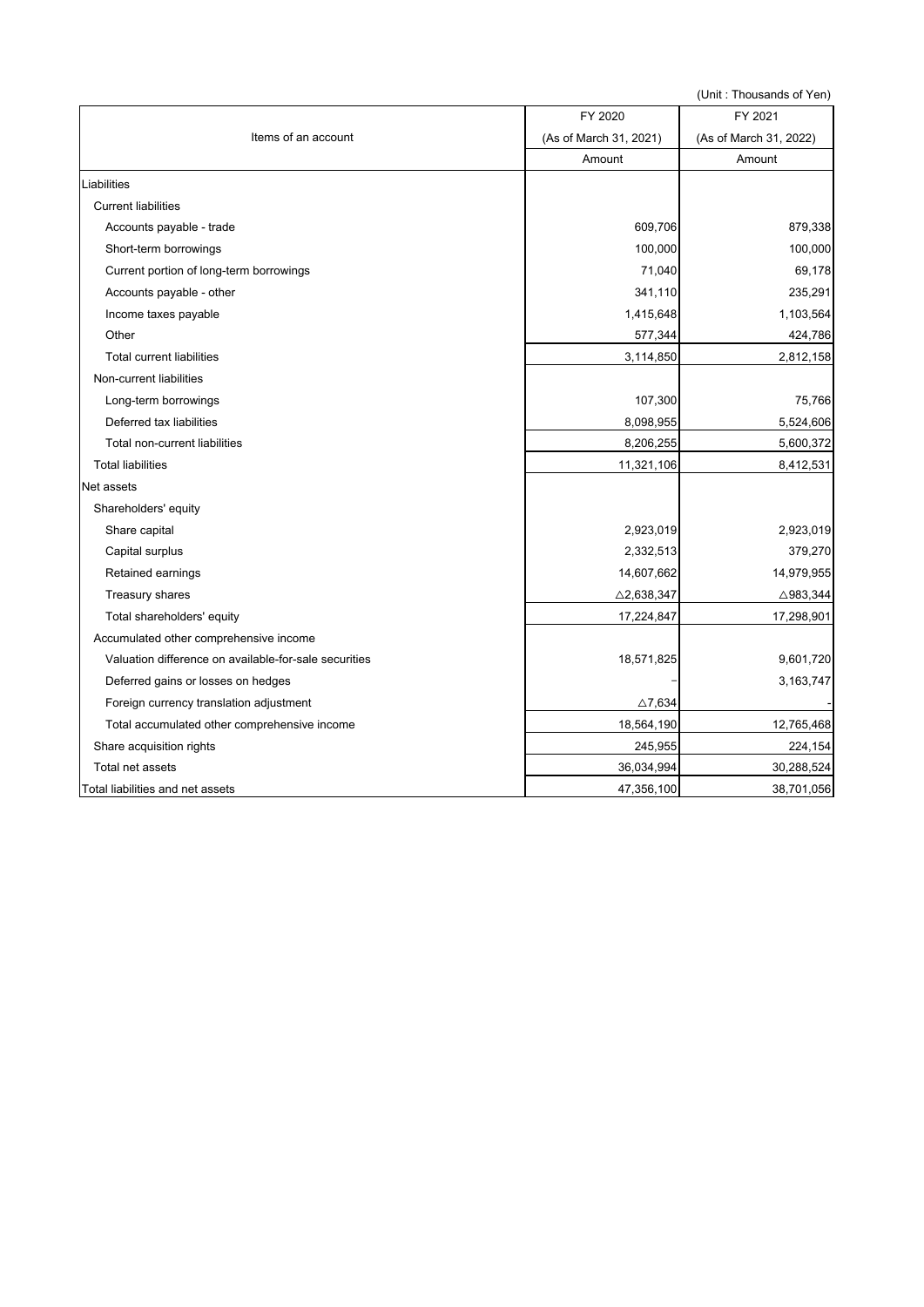# (2) UNITED Consolidated Statement of Income

|                                                               | FY 2020            | FY 2021            |
|---------------------------------------------------------------|--------------------|--------------------|
|                                                               | (April 1, 2020     | (April 1, 2021     |
| Items of an account                                           | to March 31, 2021) | to March 31, 2022) |
|                                                               | Amount             | Amount             |
|                                                               |                    |                    |
| Net sales                                                     | 16,338,529         | 12,714,596         |
| Cost of sales                                                 | 7,748,097          | 4,350,815          |
| Gross profit                                                  | 8,590,432          | 8,363,780          |
| Selling, general and administrative expenses                  | 2,983,863          | 2,625,399          |
| Operating income                                              | 5,606,568          | 5,738,381          |
| Non-operating income                                          |                    |                    |
| Interest and dividend income                                  | 134                | 148                |
| Share of profit of entities accounted for using equity method | 9,058              | 7,925              |
| Gain on valuation of crypto assets                            | 11,056             |                    |
| Consumption tax difference                                    | 12,709             | 13,813             |
| Interest on tax refund                                        | 6,293              |                    |
| Other                                                         | 9,637              | 4,459              |
| Total non-operating income                                    | 48,889             | 26,348             |
| Non-operating expenses                                        |                    |                    |
| Interest expenses                                             | 2,835              | 2,250              |
| Foreign exchange losses                                       | 3,645              |                    |
| Loss on valuation of crypto assets                            |                    | 1,315              |
| Commission expenses                                           | 2,166              | 299                |
| Other                                                         | 1,001              | 3,292              |
| Total non-operating expenses                                  | 9,649              | 7,158              |
| Ordinary income                                               | 5,645,808          | 5,757,571          |
| <b>Extraordinary income</b>                                   |                    |                    |
| Gain on reversal of share acquisition rights                  | 13,195             | 64,320             |
| Gain on sale of businesses                                    | 7,000              |                    |
| Total extraordinary income                                    | 20,195             | 64,320             |
| <b>Extraordinary losses</b>                                   |                    |                    |
| Loss on retirement of non-current assets                      | 3,619              |                    |
| Office relocation expenses                                    | 50,396             |                    |
| Loss on liquidation of business                               | 116,874            |                    |
| Loss on reversal of foreign currency translation adjustments  |                    | 10,872             |
| Other                                                         | 6,215              |                    |
| Total extraordinary losses                                    | 177,106            | 10,872             |
| Income before income taxes                                    | 5,488,896          | 5,811,019          |
| Income taxes - current                                        | 1,387,768          | 1,841,285          |
| Income taxes - deferred                                       | 373,028            | 144,143            |
| Total income taxes                                            | 1,760,796          | 1,985,429          |
| Net income                                                    | 3,728,099          | 3,825,590          |
| Net income attributable to owners of parent                   | 3,728,099          | 3,825,590          |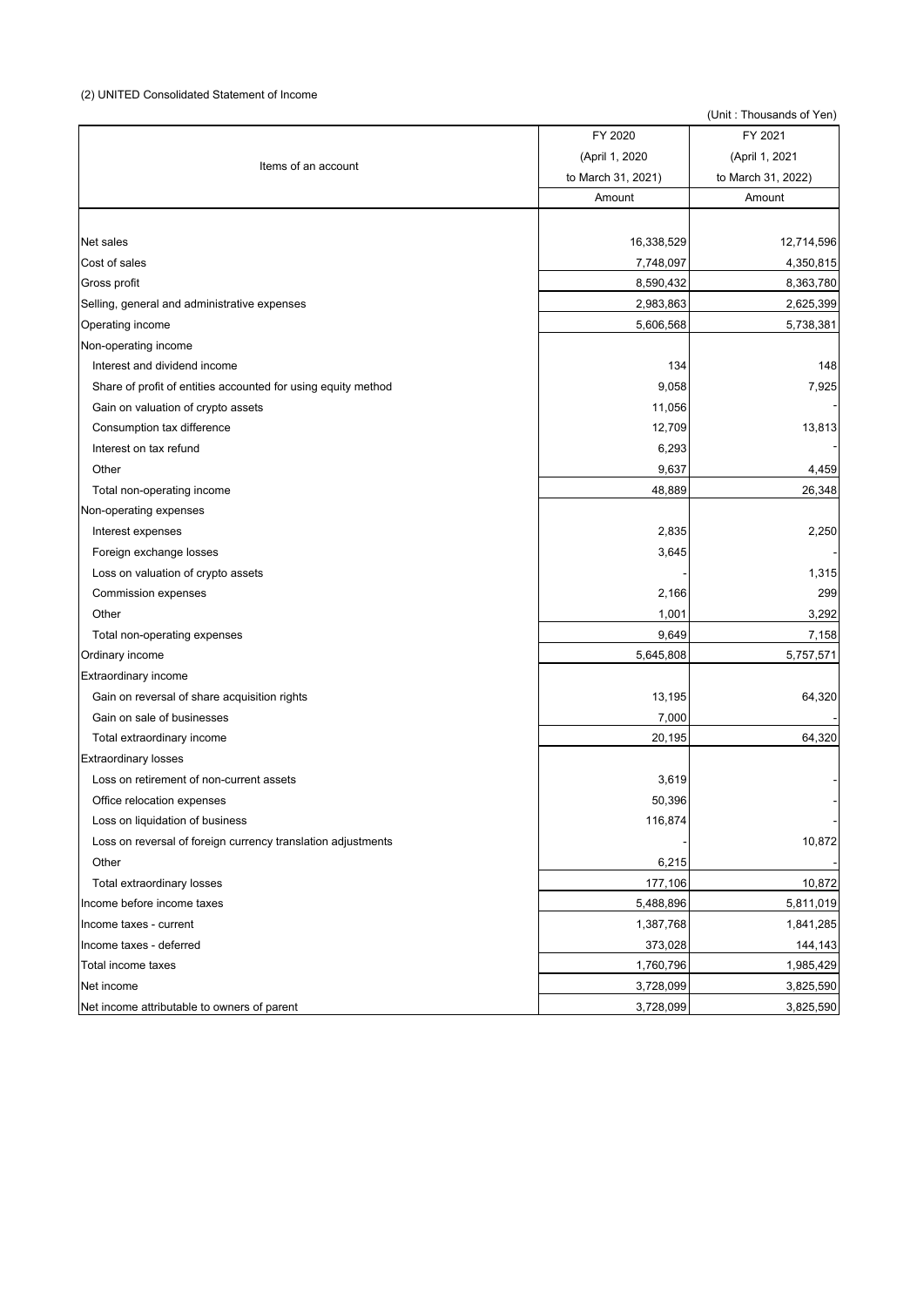# (3) UNITED Consolidated Statement of Comprehensive Income

|                                                                                   | FY 2020            | FY 2021               |  |
|-----------------------------------------------------------------------------------|--------------------|-----------------------|--|
| Items of an account                                                               | (April 1, 2020)    | (April 1, 2021        |  |
|                                                                                   | to March 31, 2021) | to March 31, 2022)    |  |
|                                                                                   | Amount             | Amount                |  |
|                                                                                   |                    |                       |  |
| Net income                                                                        | 3,728,099          | 3,825,590             |  |
| Other comprehensive income                                                        |                    |                       |  |
| Valuation difference on available-for-sale securities                             | 6,941,132          | $\triangle$ 8,968,135 |  |
| Deferred gains or losses on hedges                                                | $\triangle$ 29,314 | 3,163,747             |  |
| Foreign currency translation adjustment                                           | 733                | 7,634                 |  |
| Share of other comprehensive income of entities accounted for using equity method | $\triangle$ 31,375 | $\triangle$ 1,969     |  |
| Total other comprehensive income                                                  | 6,881,176          | $\triangle$ 5,798,722 |  |
| Comprehensive income                                                              | 10,609,276         | $\triangle$ 1,973,131 |  |
| Comprehensive income attributable to owners of parent                             | 10,609,276         | $\triangle$ 1,973,131 |  |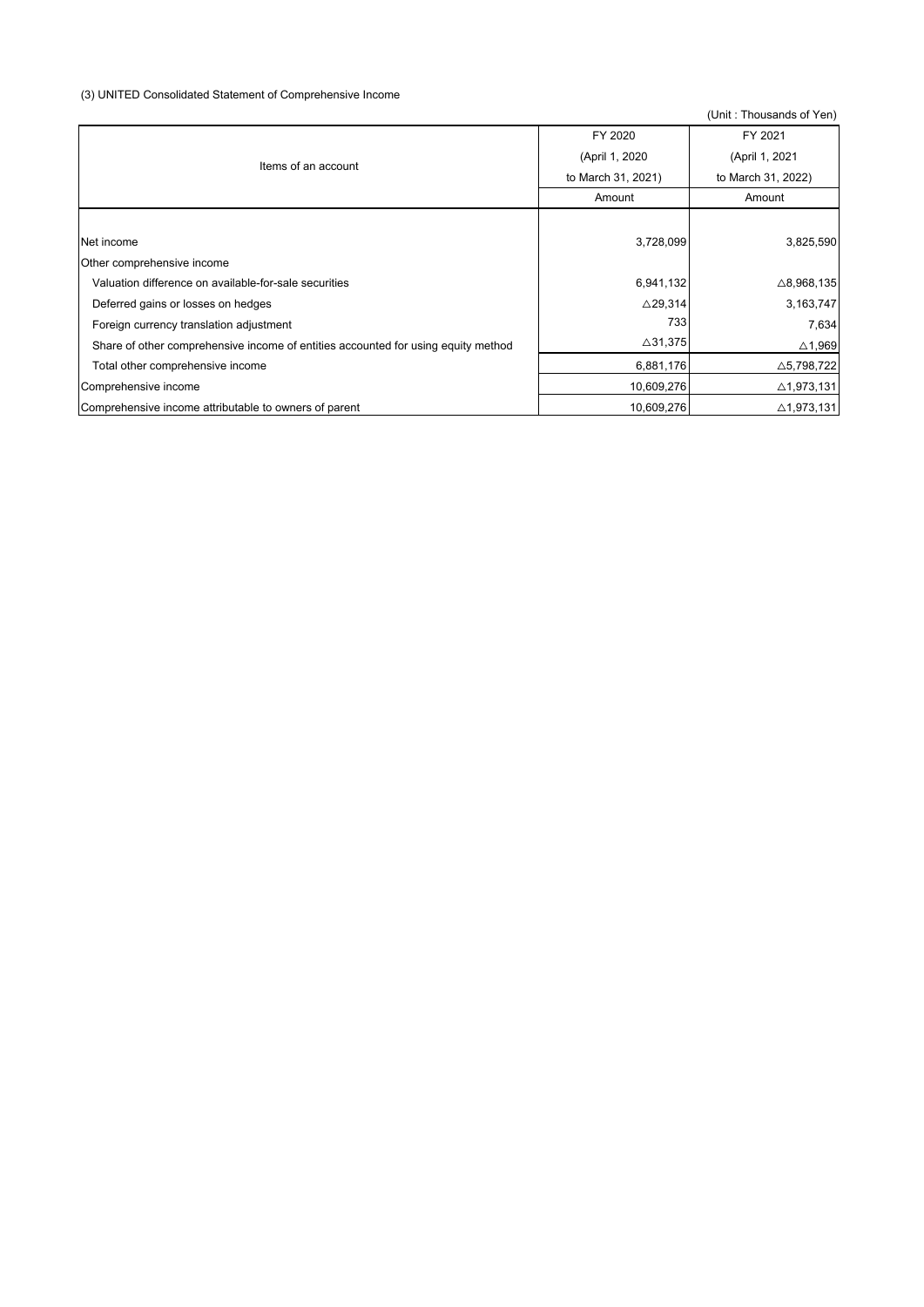### (4) Consolidated Statement of Changes in Equity

FY2020(April 1,2020-March 31,2021)

| 12020(April 1,2020-March 31,2021)                       |               |                      |                   |                       |                               |  |  |
|---------------------------------------------------------|---------------|----------------------|-------------------|-----------------------|-------------------------------|--|--|
|                                                         |               |                      |                   |                       | (Unit:Thousands of Yen)       |  |  |
|                                                         |               | Shareholders' equity |                   |                       |                               |  |  |
|                                                         | Capital stock | Capital surplus      | Retained earnings | Treasury shares       | Total shareholders'<br>equity |  |  |
| Balance at the beginning of current period              | 2,923,019     | 2,332,513            | 11,259,492        | △ 1,884,315           | 14,630,709                    |  |  |
| Cumulative effects of changes in accounting policies    |               |                      |                   |                       |                               |  |  |
| Restated balance                                        | 2,923,019     | 2,332,513            | 11,259,492        | △ 1,884,315           | 14,630,709                    |  |  |
| Changes of items during period                          |               |                      |                   |                       |                               |  |  |
| Dividends of surplus                                    |               |                      | △ 379,929         |                       | △ 379,929                     |  |  |
| Net income attributable to owners of parent             |               |                      | 3,728,099         |                       | 3,728,099                     |  |  |
| Purchase of treasury shares                             |               |                      |                   | △ 754,032             | $\triangle$ 754,032           |  |  |
| Disposal of treasury shares                             |               |                      |                   |                       |                               |  |  |
| Cancellation of treasury shares                         |               |                      |                   |                       |                               |  |  |
| Transfer from retained earnings to capital surplus      |               |                      |                   |                       |                               |  |  |
| Net changes of items other than shareholders'<br>equity |               |                      |                   |                       |                               |  |  |
| Total changes of items during period                    |               |                      | 3,348,170         | △ 754,032             | 2,594,138                     |  |  |
| Balance at the end of current period                    | 2,923,019     | 2,332,513            | 14,607,662        | $\triangle 2,638,347$ | 17,224,847                    |  |  |

|                                                         | Accumulated other comprehensive income                      |                                       |                                            |                                                 |                                  |                     |
|---------------------------------------------------------|-------------------------------------------------------------|---------------------------------------|--------------------------------------------|-------------------------------------------------|----------------------------------|---------------------|
|                                                         | Valuation difference on<br>available-for-sale<br>securities | Deferred gains or losses<br>on hedges | Foreign currency<br>translation adjustment | Total accumulated other<br>comprehensive income | Subscription rights to<br>shares | Total net assets    |
| Balance at the beginning of current period              | 11,662,068                                                  | 29,314                                | $\triangle$ 8,368                          | 11,683,014                                      | 218,388                          | 26,532,112          |
| Cumulative effects of changes in accounting policies    |                                                             |                                       |                                            |                                                 |                                  |                     |
| Restated balance                                        | 11,662,068                                                  | 29,314                                | $\triangle$ 8,368                          | 11,683,014                                      | 218,388                          | 26,532,112          |
| Changes of items during period                          |                                                             |                                       |                                            |                                                 |                                  |                     |
| Dividends of surplus                                    |                                                             |                                       |                                            |                                                 |                                  | △ 379,929           |
| Net income attributable to owners of parent             |                                                             |                                       |                                            |                                                 |                                  | 3,728,099           |
| Purchase of treasury shares                             |                                                             |                                       |                                            |                                                 |                                  | $\triangle$ 754,032 |
| Disposal of treasury shares                             |                                                             |                                       |                                            |                                                 |                                  |                     |
| Cancellation of treasury shares                         |                                                             |                                       |                                            |                                                 |                                  |                     |
| Transfer from retained earnings to capital surplus      |                                                             |                                       |                                            |                                                 |                                  |                     |
| Net changes of items other than shareholders'<br>equity | 6,909,757                                                   | $\triangle$ 29,314                    | 733                                        | 6,881,176                                       | 27,567                           | 6,908,743           |
| Total changes of items during period                    | 6,909,757                                                   | $\triangle$ 29,314                    | 733                                        | 6,881,176                                       | 27,567                           | 9,502,882           |
| Balance at the end of current period                    | 18,571,825                                                  |                                       | $\triangle$ 7,634                          | 18,564,190                                      | 245,955                          | 36,034,994          |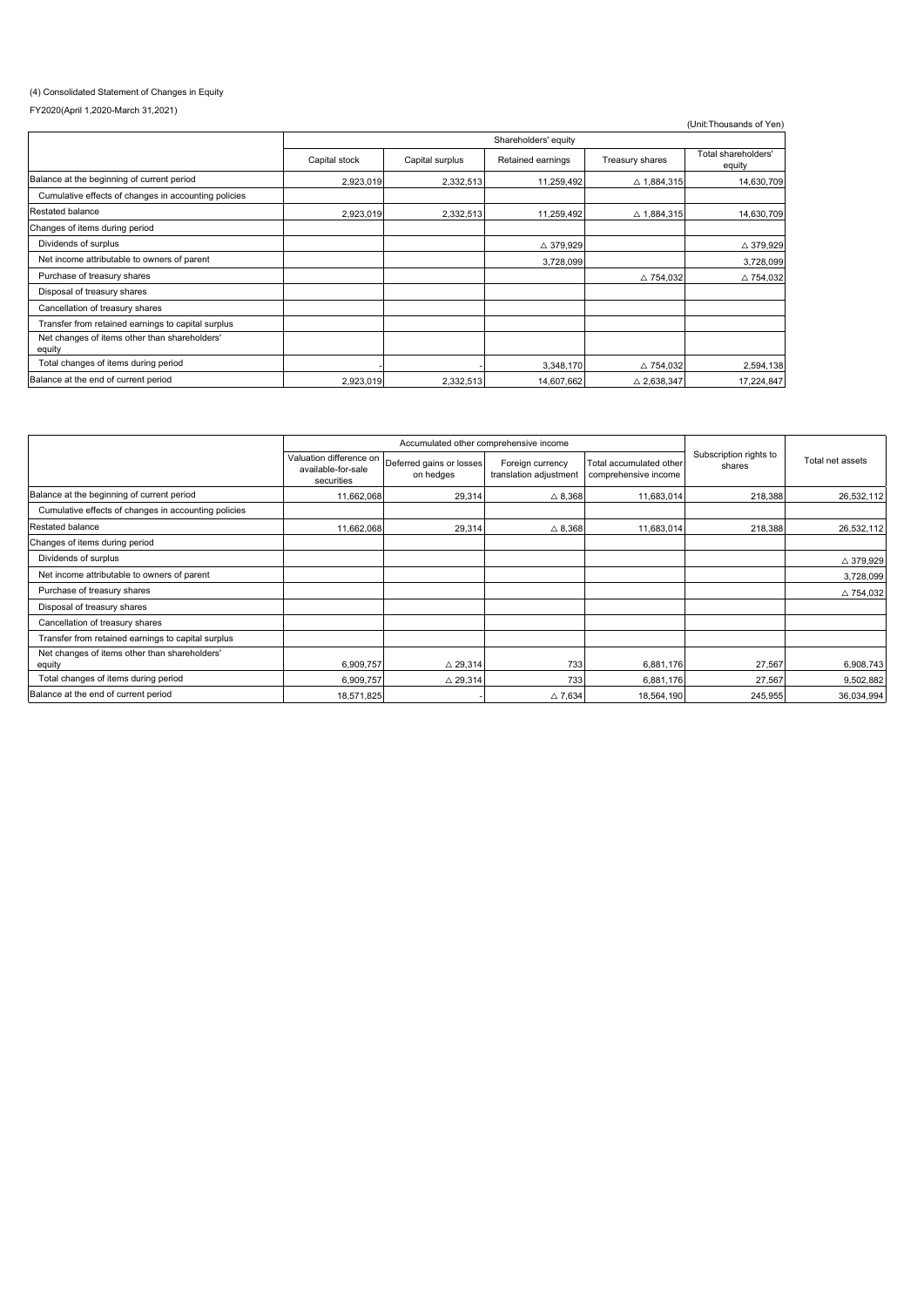### FY2021(April 1,2021-March 31,2022)

|                                                         | Shareholders' equity |                       |                       |                       |                               |  |
|---------------------------------------------------------|----------------------|-----------------------|-----------------------|-----------------------|-------------------------------|--|
|                                                         | Capital stock        | Capital surplus       | Retained earnings     | Treasury shares       | Total shareholders'<br>equity |  |
| Balance at the beginning of current period              | 2,923,019            | 2,332,513             | 14,607,662            | $\triangle$ 2,638,347 | 17,224,847                    |  |
| Cumulative effects of changes in accounting policies    |                      |                       | $\triangle$ 35,157    |                       | $\triangle$ 35,157            |  |
| Restated balance                                        | 2,923,019            | 2,332,513             | 14,572,504            | $\triangle$ 2,638,347 | 17,189,689                    |  |
| Changes of items during period                          |                      |                       |                       |                       |                               |  |
| Dividends of surplus                                    |                      |                       | △ 775,876             |                       | $\triangle$ 775,876           |  |
| Net income attributable to owners of parent             |                      |                       | 3,825,590             |                       | 3,825,590                     |  |
| Purchase of treasury shares                             |                      |                       |                       | $\triangle$ 3,000,139 | $\triangle$ 3,000,139         |  |
| Disposal of treasury shares                             |                      | 5,125                 |                       | 54,510                | 59,636                        |  |
| Cancellation of treasury shares                         |                      | $\triangle$ 4,600,631 |                       | 4,600,631             |                               |  |
| Transfer from retained earnings to capital surplus      |                      | 2,642,263             | $\triangle$ 2,642,263 |                       |                               |  |
| Net changes of items other than shareholders'<br>equity |                      |                       |                       |                       |                               |  |
| Total changes of items during period                    |                      | △ 1,953,242           | 407,450               | 1,655,002             | 109,211                       |  |
| Balance at the end of current period                    | 2,923,019            | 379,270               | 14.979.955            | $\triangle$ 983.344   | 17,298,901                    |  |

|                                                         | Accumulated other comprehensive income                      |                                       |                                            |                                                 |                                  |                       |
|---------------------------------------------------------|-------------------------------------------------------------|---------------------------------------|--------------------------------------------|-------------------------------------------------|----------------------------------|-----------------------|
|                                                         | Valuation difference on<br>available-for-sale<br>securities | Deferred gains or losses<br>on hedges | Foreign currency<br>translation adjustment | Total accumulated other<br>comprehensive income | Subscription rights to<br>shares | Total net assets      |
| Balance at the beginning of current period              | 18,571,825                                                  |                                       | $\triangle$ 7.634                          | 18,564,190                                      | 245,955                          | 36,034,994            |
| Cumulative effects of changes in accounting policies    |                                                             |                                       |                                            |                                                 |                                  | $\triangle$ 35,157    |
| Restated balance                                        | 18,571,825                                                  |                                       | $\triangle$ 7.634                          | 18,564,190                                      | 245,955                          | 35,999,836            |
| Changes of items during period                          |                                                             |                                       |                                            |                                                 |                                  |                       |
| Dividends of surplus                                    |                                                             |                                       |                                            |                                                 |                                  | △ 775,876             |
| Net income attributable to owners of parent             |                                                             |                                       |                                            |                                                 |                                  | 3,825,590             |
| Purchase of treasury shares                             |                                                             |                                       |                                            |                                                 |                                  | $\triangle$ 3,000,139 |
| Disposal of treasury shares                             |                                                             |                                       |                                            |                                                 |                                  | 59,636                |
| Cancellation of treasury shares                         |                                                             |                                       |                                            |                                                 |                                  |                       |
| Transfer from retained earnings to capital surplus      |                                                             |                                       |                                            |                                                 |                                  |                       |
| Net changes of items other than shareholders'<br>equity | $\triangle$ 8,970,104                                       | 3,163,747                             | 7,634                                      | $\triangle$ 5,798,722                           | $\triangle$ 21,800               | $\triangle 5,820,522$ |
| Total changes of items during period                    | $\triangle$ 8,970,104                                       | 3,163,747                             | 7,634                                      | $\triangle$ 5,798,722                           | $\triangle$ 21,800               | $\triangle$ 5,711,311 |
| Balance at the end of current period                    | 9,601,720                                                   | 3,163,747                             |                                            | 12,765,468                                      | 224,154                          | 30,288,524            |